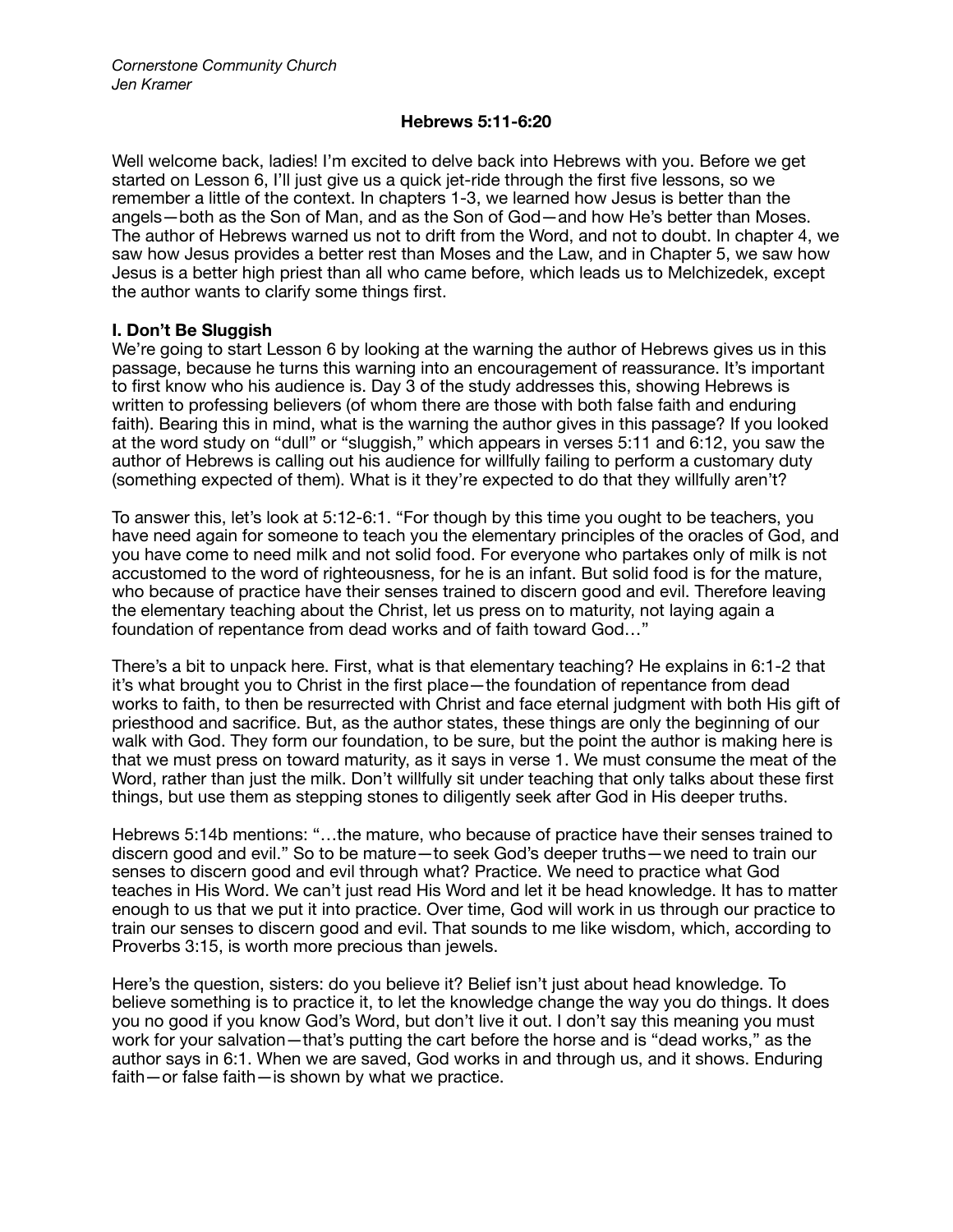So what does it look like to train your senses? How can we advance beyond milk and be ready for the solid food of the Word? What does it mean to discern between good and evil? Don't be slothful toward the Word, but be diligent to press on toward maturity. What are some practical ways we learn God's Word and practice it? Sisters, this is one reason it's so important to be in God's Word and His community. His Word renews our minds, helps keep us from drifting, and is our living source of wisdom and knowledge to put into practice. His community can also help keep us from drifting, can teach us His Word, and can help keep us accountable to practice His Word—to endure. This is one reason it's so important to have a church that presses on toward maturity, instead of only teaching elementary principles.

Now, I'm going to skip the section in verses 4-8 about those who have fallen away for now, but we will come back to it, I promise. For now, I want to get into how this warning becomes a reassurance.

## **II. Our Hope**

Hebrews 6:11 says, "And we desire that each one of you show the same diligence so as to realize the full assurance of hope until the end…"

Sisters, we all want that full assurance of hope until the end, don't we? I know there are times in our lives when we question whether or not we're saved. I know personally, there was a time when every time I read the Bible—looking to it for encouragement—I felt it instead condemned me. I saw themes in Scripture that say those who are in Christ love, and that this love is demonstrated in obedience. So if I'm not obeying Him, I'm not loving Him, and therefore, I'm not His child, right?

1 John 5:3 says, "For this is the love of God, that we keep His commandments; and His commandments are not burdensome."

"…that His commandments are not burdensome." Woof.

I don't know about you, but I *very easily* shift to doing things for God out of duty—and duty is burdensome. I fall into the rut of doing something because I know I should. This isn't a bad thing in and of itself, but when we do this, it's important we direct ourselves back to *why* we do what we do. We don't follow Christ just because we know we should. There is a *joy* in following Christ.

When we lose sight of that joy, things start getting pretty muddy. Our vision narrows and we buckle down and do the work… but we start to do the work in our own power. We don't look to the Holy Spirit for His power to help us through. We don't look to God the Father for His sovereignty over our circumstances—that, as Romans 8:28 says, "He works all things together for good for those who love Him, for those who are called according to His purpose." We get lost in what *we* think of as good - like *feeling* good, and wanting others to feel good. We see the bad things that happen in this world and wonder why God isn't doing more good. But God isn't mainly concerned with whether or not things look good from the outside—like lack of suffering, or bodily pleasures and easing of pain. God is most concerned with what's happening inside our hearts, and He *uses* suffering to grow us. Are we only joyful when things are easy? Or can we endure, and hold onto that joy when things get difficult?

What happened to bring me to that point of feeling the Bible condemned me instead of encouraging me? Just as the Hebrews author warned back in Hebrews 2, my focus, and thus, understanding, had drifted. The important thing to remember is that God is the source of our faith *and* obedience.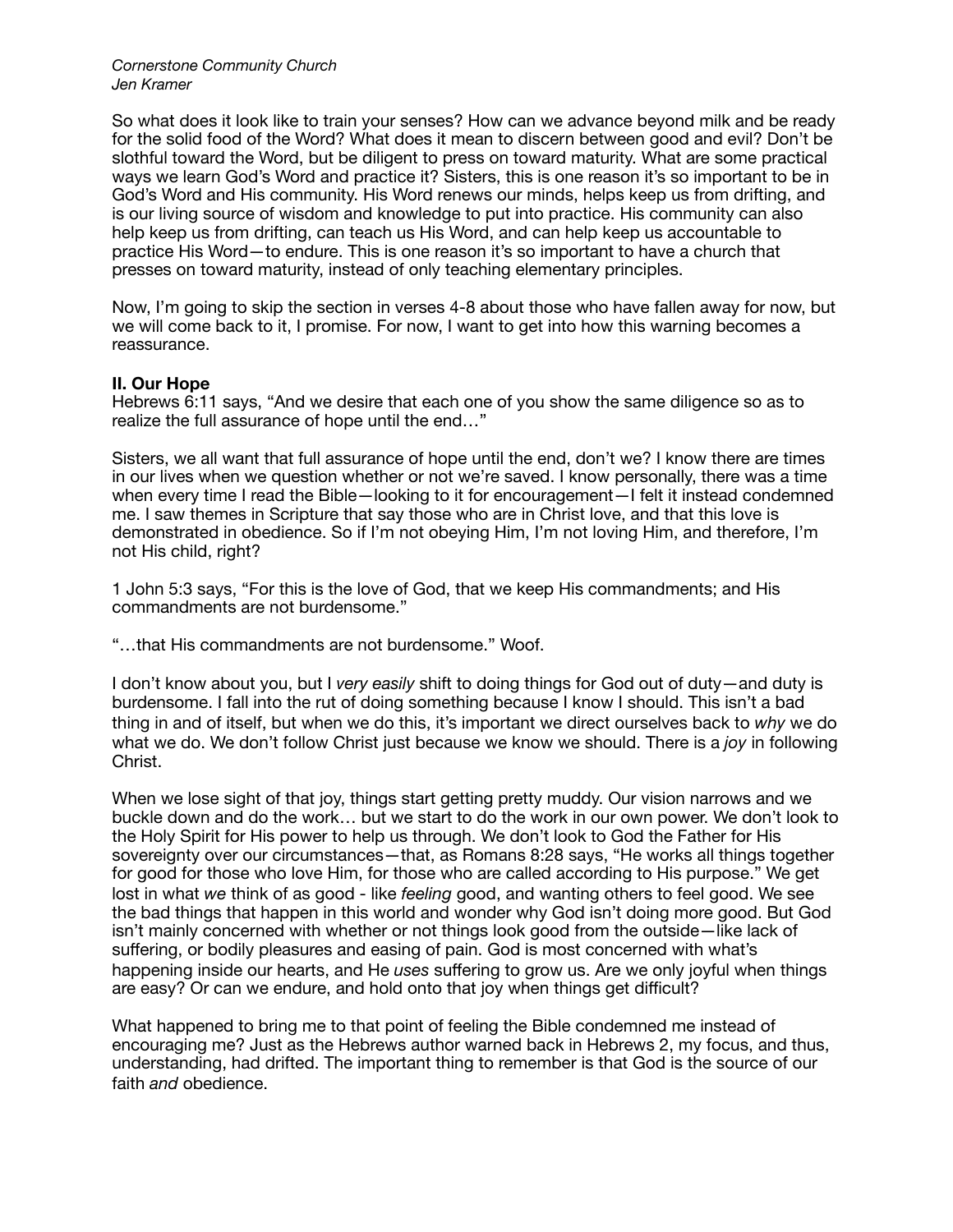Ephesians 2:8-10 says, "For by grace you have been saved through faith; and that not of yourselves, it is the gift of God; not as a result of works, so that no one may boast. For we are His workmanship, created in Christ Jesus for good works, which God prepared beforehand so that we would walk in them."

This doesn't absolve us of responsibility to take action, but is where we get the ability to follow Him in the first place. God doesn't expect us to be perfect—He *knows* we aren't perfect. If we were perfect, He wouldn't have needed to send His Son. If we were perfect, how would that bring other sinners to His feet?

What is it about Christ that is so attractive? That His love covers us *even in* our sins and imperfections. Our goal is a direction—a progression—toward being more like Christ. That's what progressive sanctification is. Not perfection itself, but a heading toward it.

Does that mean on the days we falter, God is farther from us? On the contrary, God draws near to us to help us in our sins. Jesus already paid the price of our separation from God, so that we can enter within the veil of the Holy of Holies (Hebrews 6:19) and be *with* God. Romans 8:1 says, "There is therefore now no condemnation for those who are in Christ Jesus." God isn't considering how He needs to punish you, He's already laid out a plan for your good and His glory. I like how John Piper puts it: "God is most glorified in us when we are most satisfied in Him." We lose sight of the fact that God loves us *and* He's good *and* He's sovereign. God's attributes do not change, nor do they contradict one another. They are all working together all the time.

So how do we take hold of this "full assurance of hope" mentioned in Hebrews 6:11? Let's check the context. Verses 10-12 say, "For God is not unjust so as to forget your work and the love which you have shown toward His name, in having ministered and in still ministering to the saints. And we desire that each one of you **show the same diligence so as to realize the full assurance of hope until the end, so that you will not be sluggish, but imitators of those who through** *faith* **and** *patience* **inherit the promises**."

So full assurance is realized through diligence. He warned us against sluggishness (or, dullness, 5:11), and diligence is the opposite. Not only does diligence yield the fruit of righteousness when it has lasted to the end, it benefits you now. Diligence results in assurance now. So long as diligence continues, it is proof of our faith. I mean, diligence has a whole host of benefits for us—as does anything God tells us to do—but we'll focus on this assurance for now.

He gives some examples of what diligence looks like here, in their love toward God and continued ministry to the saints. He tells us the way not be sluggish is to be "imitators of those who through faith and patience inherit the promises."

Personally, when I first think of diligence, I see it as synonymous with duty. Duty doesn't feel good, does it? I think this is one reason the author reminds us that those who endure to the end "inherit the promises." What promises is he talking about? All the promises God gave His children. Of which there are many. The foremost is salvation. That's a good reason to endure.

So who are these people we're supposed to imitate? People who ran the race and endured to the end, and are now with Christ. These people are great examples because we **know** they've finished. These aren't the only people we can imitate—Paul told us in 1 Corinthians 11:1 to imitate him, just as he imitated Christ. Part of the reason for the body of Christ—namely the church—is to have living examples we can imitate. The author brings up a great example here in Abraham.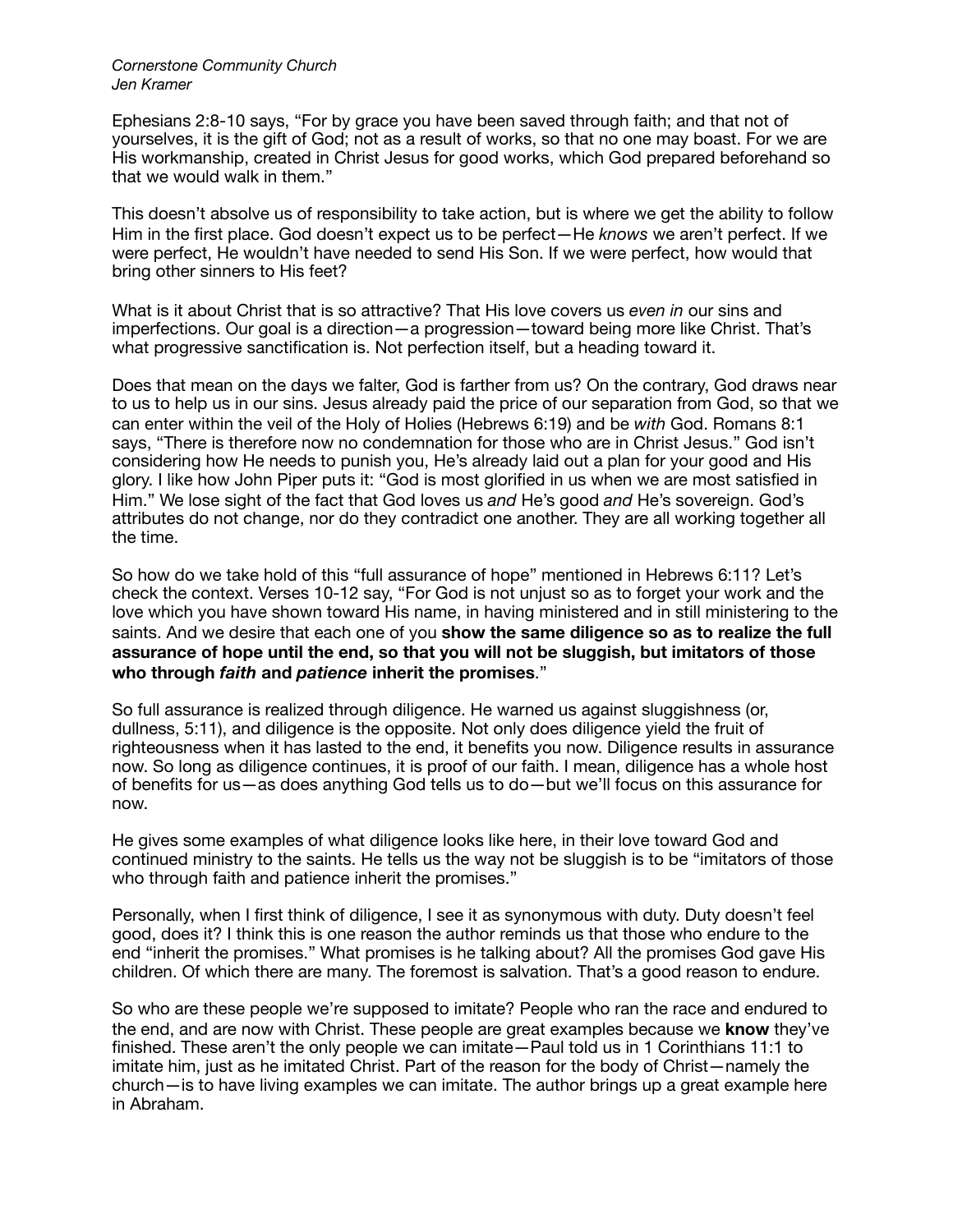Hebrews 6:13-15 says, "For when God made the promise to Abraham, since He could swear by no one greater, He swore by Himself, saying, 'I will surely bless you and I will surely multiply you.' And so, having patiently waited, he obtained the promise."

Abraham endured to the end. What did Abraham do that we would want to imitate? If you go back to Genesis 22, where the author of Hebrews is referencing, God gives this promise to Abraham after Abraham nearly sacrificed his only son, Isaac.

Okay, picture it. God had already promised that He would bless and multiply Abraham, and then He asks Abraham to sacrifice His only son. God seemed to be asking him to do something that would directly contradict what God had promised. And Abraham still trusted God and followed through. There's more to this promise than meets the eye, too. This promise —brought out even more by its context in Genesis 22—where God provides a substitutionary sacrifice, sounds a bit reminiscent of what Christ did. Christ was God's only Son, and He really *did* die and become our sacrifice, saving us from our sins.

Now we can see Abraham had some serious faith in God, yes? So if God tells him something, he's going to believe it, right? But God didn't just tell him. Hebrews 6:16-17 points out, God went so far as to swear by Himself, since there was nothing greater to swear by, "so that by two unchangeable things in which it is impossible for God to lie, we who have taken refuge would have strong encouragement to take hold of the hope set before us." —Hebrews 6:18

What is the hope set before us? God's salvation. Being with Him beyond the veil—in the very presence of God. God promises this to His children. So it's imperative that as God's children, our salvation is shown by our diligence.

Now, there are people in this world who seem to be very diligent, and then fall away from God, aren't there? It didn't look like they were going to fall away—to not endure—beforehand. So how can we tell? We can't—and our focus is in the wrong place. God knows. And if God chose His children from before the foundation of the world, then would He promise salvation to a child, only to take it away when they fell away during the course of their life? God's promises and purposes do not change. If someone didn't endure to the end, then their faith wasn't genuine in the first place.

So here's the real question, and the real focus: if God promised salvation to His children, then can anyone or anything nullify that promise?

Romans 8:38-39, "For I am convinced that neither death, nor life, nor angels, nor principalities, nor things present, nor things to come, nor powers, nor height, nor depth, nor any other created thing will be able to separate us from the love of God which is in Christ Jesus our Lord."

Sisters, where does our hope lie? Does it lie in our own power? In our own ability? No! It lies in the death and resurrection of Jesus Christ—in joining Him in dying to ourselves (to our sins) and being raised in His newness of life! God's no longer sees us as deserving wrath due to our sin, because He's taken care of that. God now sees you in light of the sacrifice His Son made *for* your sins. We keep returning to our own sins—both in deed and thought—but it isn't about us! *Christ* paid the penalty. Is that going to change? Can *anything* we do, say, think, or feel **change anything about what God has done or said?** In *this* lies our hope. In God's unchangeableness. What He says He will do. What He does cannot be undone. Nothing you do can thwart His purpose. If He chose you before the foundation of the world, He will never let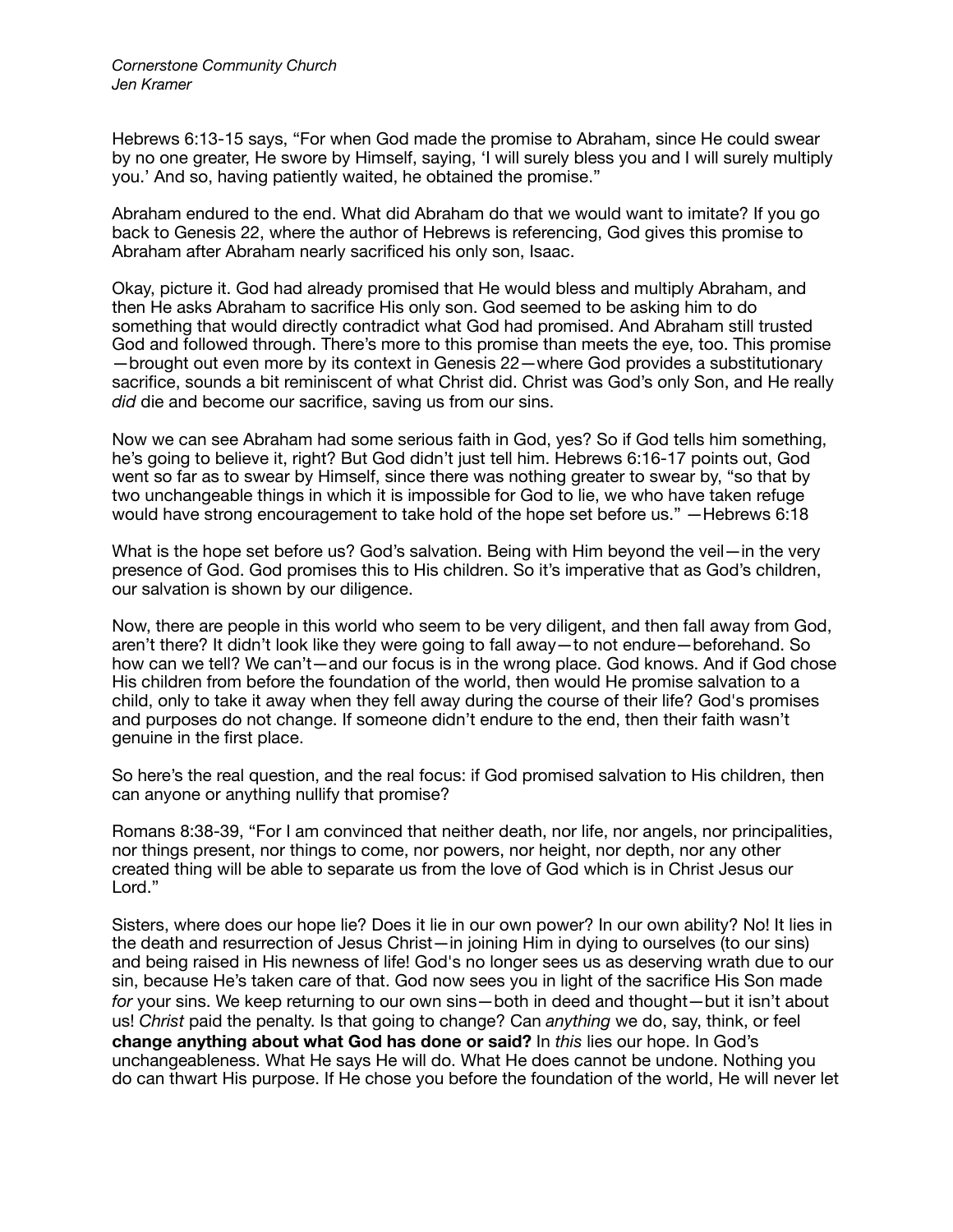you go. Remember, *He* is where our faith and diligence come from. We must rely on Christ…. for our diligence… for our faith… for our obedience… and for our every next step in life.

So do we let go and let God? The author of Hebrews is clearly stressing a point not to be sluggish. Where do that push and pull meet? What does it look like to rest in God's work and to be diligent? I think 2 Peter 1:1-10 is a beautiful passage that parallels this concept in a way we can meditate on.

1 Peter 1:1-3 says, "To those who have received a faith of the same kind as ours, **by** the righteousness of our God and Savior, Jesus Christ: Grace and peace be multiplied to you in the knowledge of God and of Jesus our Lord; seeing that **His divine power** has granted to us **everything** pertaining to life and godliness, **through** the true knowledge of Him who called us by His own glory and excellence." So God has granted us everything pertaining to life and godliness through the true knowledge of Himself, which we get from where? His Word.

Continuing to verse 4, it says, "For by these [these being His divine power and the true knowledge of God—the Word] He has granted to us His precious and magnificent promises, so that by them you may become partakers of the divine nature, having escaped the corruption that is in the world by lust. Now for this very reason also, applying all diligence, in your faith supply moral excellence, and in your moral excellence, knowledge, and in your knowledge, self-control, and in your self-control, perseverance, and in your perseverance, godliness, and in your godliness, brotherly kindness, and in your brotherly kindness, love. **For if these qualities are yours and are increasing, they render you neither useless nor unfruitful in the true knowledge of our Lord Jesus Christ.** For he who lacks these qualities is blind or shortsighted, having forgotten his purification from his former sins. Therefore, brethren, be all the more diligent to make certain about His calling and choosing you; for as long as you practice these things, you will never stumble; for in this way the entrance into the eternal kingdom of our Lord and Savior Jesus Christ will be abundantly supplied to you."

Did you catch that, before Peter went into what to be diligent in, he said, "for this very reason"? The whole reason we do any of these things is because God has "granted to us His precious and magnificent promises," making us His children. We don't do these things **for** our salvation, we do them **because** of it. We can't put the cart before the horse. Our works come as a result of our faith. We press on to maturity because we love God, **because He first loved us** (1 John 4:19). It all points back to God. It's all about worship of God because of all the beautiful, unmerited, loving things He has done for us.

Hebrews 6:19 says, "This hope we have as an anchor of the soul, a hope both sure and steadfast and one which enters within the veil…" This hope of God's promise, granted to us by God through grace by faith *He has given us*, that grants us access to God Himself. And He has sworn it. God swears to us—not for His benefit—but for ours. This is our hope, that it rests on Christ, and that's where our diligence stems from.

## **III. False Faith and Genuine Faith**

Now in light of all this, it will be easier to return to Hebrews 6:4-8. At the beginning, I mentioned that the Hebrew author's intended audience is professing believers, which includes both those of genuine faith and those of false faith.

Hebrews 6:4-8 says, "For in the case of those who have once been enlightened and have tasted of the heavenly gift and have been made partakers of the Holy Spirit, and have tasted the good word of God and the powers of the age to come, and then have fallen away, it is impossible to renew them again to repentance, since they again crucify to themselves the Son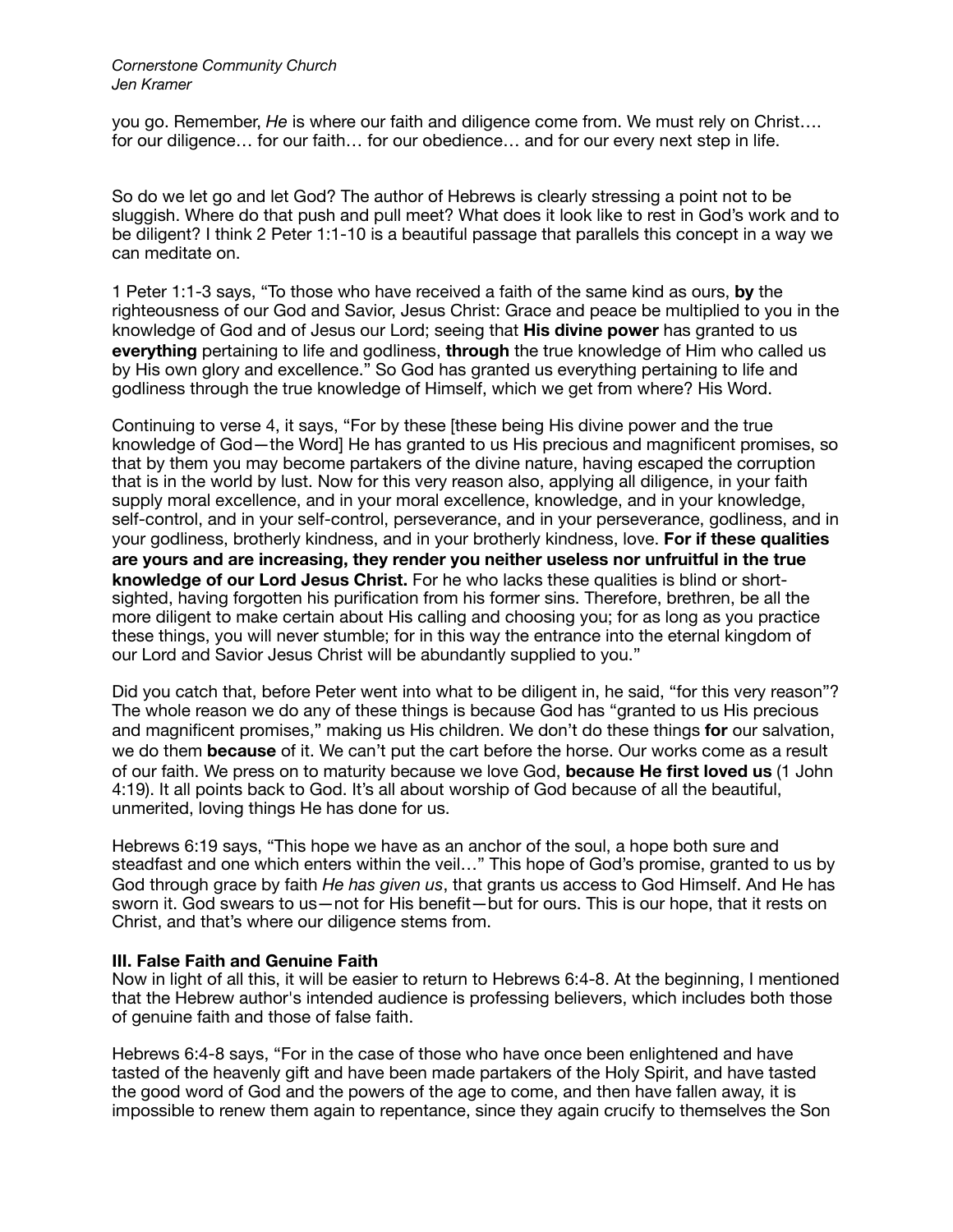of God and put Him to open shame. For ground that drinks the rain which often falls on it and brings forth vegetation useful to those for whose sake it is also tilled, receives a blessing from God; but if it yields thorns and thistles, it is worthless and close to being cursed, and it ends up being burned."

This really got me at first, because when I saw "partakers of the Holy Spirit," I read it as someone who was saved. What may be most helpful here is to take the example of what's happening with the two types of ground in verses 7-8 first. The ground is representative of professing believers. What is the rain that's falling on the two types of ground? Going back to verses 4 and 5, it's "the heavenly gift… the Holy Spirit… the good word of God and the powers of the age to come." In other words, it's the experience of being among a healthy church community.

Going back to verses 7-8, what did the two types of ground do in response to that experience? One brought forth useful vegetation—or spiritual fruit, if you will—and the other brought forth thorns and thistles—or fruits of the flesh, if you will.

This is the same concept Jesus talked about with the parable of the seeds in Matt 13:18-23. "Hear then the parable of the sower. When anyone hears the word of the kingdom and does not understand it, the evil one comes and snatches away what has been sown in his heart. This is the one on whom seed was sown beside the road. The one on whom seed was sown on the rocky places, this is the man who hears the word and immediately receives it with joy; yet he has no firm root in himself, but is only temporary, and when affliction or persecution arises because of the word, immediately he falls away. And the one on whom seed was sown among the thorns, this is the man who hears the word, and the worry of the world and the deceitfulness of wealth choke the word, and it becomes unfruitful. And the one on whom seed was sown on the good soil, this is the man who hears the word and understands it; who indeed bears fruit and brings forth, some a hundredfold, some sixty, and some thirty."

Those who did not endure had false faith. Let me ask you: are there false believers among a healthy church community? Those who will not endure to the end? Yes. What does that mean? Does that mean we look at each other with suspicion? No. It isn't about us, it's about God. Ours isn't to know whether or not our fellow is saved, but to show God's love to one another and *all* our neighbors; any person around us. We can't do this out of duty, because it comes from God's overflowing abundance of love, grace, joy, patience, and peace.

If someone professes to be a Christian, I'll treat them as such. If they don't act like a Christian, I'll ask them why. As a community of believers, we're called to hold each other accountable. If someone is faltering, it's our job to help encourage them back on the path, keeping an eye on our own hearts, lest we falter, too. But God is the One who will work repentance in them if they are saved. The best example of a professing believer—who experienced the miracles of God, who had "tasted the good word of God and the powers of the age to come," but had false faith was Judas. Judas even went out with the disciples performing miracles! Yet he betrayed Jesus for 30 pieces of silver. It can go the other way, too. We know people who grew up in the church, and could quote all the AWANA verses, knew all the right answers, but didn't actually believe until their twenties.

Bearing this in mind, Hebrews verse 6 makes more sense, since someone who is saved cannot fall away, or they would be crucifying Christ to themselves again. If God chose His children from before the foundation of the world, they are either—from God's point of view—always saved, or always not. If they are saved, they cannot fall away and then be saved again, since Christ cannot be again crucified.